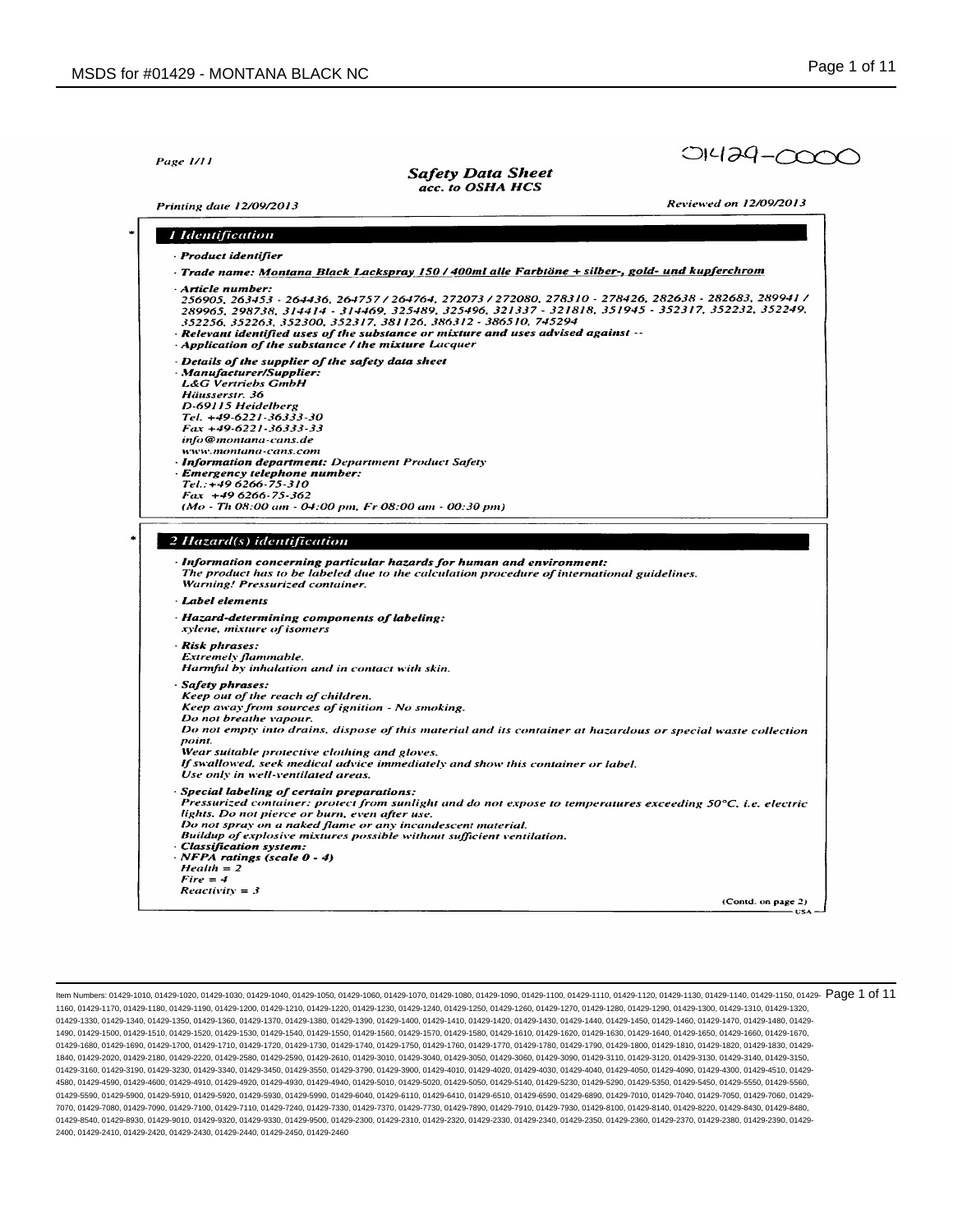Page 2/11

#### **Safety Data Sheet** acc. to OSHA HCS

**Reviewed on 12/09/2013 Printing date 12/09/2013** Trade name: Montana Black Lackspray 150 / 400ml alle Farbtöne + silber-, gold- und kupferchrom (Contd. of page 1) · HMIS-ratings (scale 0 - 4)  $Health = 2$  $=$   $\boldsymbol{d}$ Fire  $Reactivity = 3$ Other hazards **Results of PBT and vPvB assessment** · PBT: Not applicable.  $\cdot v$ PvB: Not applicable. 3 Composition/information on ingredients **Chemical characterization: Mixtures** Description: Mixture of the substances listed below with nonhazardous additions. Dangerous components: CAS: 1330-20-7  $12.5 - 20\%$ xylene, mixture of isomers EINECS: 215-535-7 Xn R20/21; Xi R38 Index number: 601-022-00-9 R10<br>RTECS: ZE 2100000 Reg.nr.: 02-2119752448-30  $CAS: 67.64.1$  $12.5 - 20\%$ acetone EINECS: 200-662-2 Xi R36; F R11 Index number: 606-001-00-8 R66-67 RTECS: AL 3150000<br>Reg.nr.: 01-2119471330-49 CAS: 74-98-6  $12.5 - 20\%$ propane EINECS: 200-827-9  $F + R12$ Envecs. 200-827-7<br>Index number: 601-003-00-5<br>RTECS: TX 2275000 Reg.nr.: 01-2119486944-21 CAS: 106-97-8 butane  $5 - 10%$ EINECS: 203-448-7  $F + R12$ Index number: 601-004-00-0<br>RTECS: EJ 4200000 Reg.nr.: 01-2119474691-32 CAS: 75-28-5 isobutane  $2.5 - 5.0\%$ EINECS: 200-857-2 F+ R12 Index number: 601-004-00-0 RTECS: TZ 4300000 CAS: 108-65-6 2-methoxy-1-methylethyl acetate  $2.5 - 5.0\%$ EINECS: 203-603-9 **R10** Index number: 607-195-00-7 Reg.nr.: 01-2119475791-29  $CAS: 100-41-4$ ethylbenzene  $\sqrt{2.5\%}$ EINECS: 202-849-4 Xn R20: F R11 Index number: 601-023-00-4 RTECS: DA 0700000 Reg.nr.: 02-2119752523-40 CAS: 64742-95-6  $2.5%$ Solvent naphtha (petroleum), light arom. EINECS: 265-199-0 Xn R65: Xi R37: N R51/53 Inveces. 205-177-0<br>Index number: 649-356-00-4<br>Reg.nr.: 01-2119455851-35 R10-66-67 **Additional information:** The content of Benzene (EINECS-Nr. 200-753-7) in the ingredients is less than 0,1% (Note P Annex 1 67/548 EU), so the classification as carcinogen need not to apply. (Contd. on page 3)

ltem Numbers: 01429-1010, 01429-1020, 01429-1030, 01429-1040, 01429-1050, 01429-1060, 01429-1080, 01429-1100, 01429-1110, 01429-1110, 01429-11140, 01429-1140, 01429-1150, 01429-1130, 01429-11160, 01429-1130, 01429-1130, 01 1160, 01429-1170, 01429-1180, 01429-1190, 01429-1200, 01429-1210, 01429-1220, 01429-1230, 01429-1240, 01429-1250, 01429-1260, 01429-1270, 01429-1280, 01429-1290, 01429-1300, 01429-1310, 01429-1320, 01429-1330, 01429-1340, 01429-1350, 01429-1360, 01429-1370, 01429-1380, 01429-1380, 01429-1400, 01429-1410, 01429-1420, 01429-1430, 01429-1440, 01429-1460, 01429-1460, 01429-1460, 01429-1480, 01429-1460, 01429-1460, 01429-1 1490, 01429-1500, 01429-1510, 01429-1520, 01429-1530, 01429-1540, 01429-1550, 01429-1560, 01429-1570, 01429-1580, 01429-1610, 01429-1620, 01429-1630, 01429-1640, 01429-1650, 01429-1660, 01429-1670, 01429-1680, 01429-1690, 01429-1700, 01429-1710, 01429-1720, 01429-1730, 01429-1740, 01429-1750, 01429-1760, 01429-1770, 01429-1780, 01429-1780, 01429-1790, 01429-1800, 01429-1810, 01429-1820, 01429-1830, 01429-1830, 01429-1 1840, 01429-2020, 01429-2180, 01429-2220, 01429-2580, 01429-2590, 01429-2610, 01429-3010, 01429-3040, 01429-3050, 01429-3060, 01429-3090, 01429-3110, 01429-3120, 01429-3130, 01429-3140, 01429-3150, 01429-3160, 01429-3190, 01429-3230, 01429-3340, 01429-3450, 01429-3550, 01429-3790, 01429-4010, 01429-4010, 01429-4020, 01429-4030, 01429-4040, 01429-4050, 01429-4090, 01429-4030, 01429-4020, 01429-4020, 01429-4050, 01429-4 4580, 01429-4590, 01429-4600, 01429-4910, 01429-4920, 01429-4930, 01429-4940, 01429-5010, 01429-5020, 01429-5050, 01429-5140, 01429-5230, 01429-5290, 01429-5350, 01429-5450, 01429-5550, 01429-5560, 01429-5590, 01429-5900, 01429-5910, 01429-5920, 01429-5930, 01429-5990, 01429-6040, 01429-6110, 01429-6410, 01429-6510, 01429-6590, 01429-6890, 01429-7010, 01429-7040, 01429-7050, 01429-7060, 01429- 7070, 01429-7080, 01429-7090, 01429-7100, 01429-7110, 01429-7240, 01429-7330, 01429-7370, 01429-7730, 01429-7890, 01429-7910, 01429-7930, 01429-8100, 01429-8140, 01429-8220, 01429-8430, 01429-8480, 01429-8540, 01429-8930, 01429-9010, 01429-9320, 01429-9330, 01429-9500, 01429-2300, 01429-2320, 01429-2330, 01429-2340, 01429-2350, 01429-2360, 01429-2360, 01429-2360, 01429-2360, 01429-2360, 01429-2360, 01429-2360, 01429-2 2400, 01429-2410, 01429-2420, 01429-2430, 01429-2440, 01429-2450, 01429-2460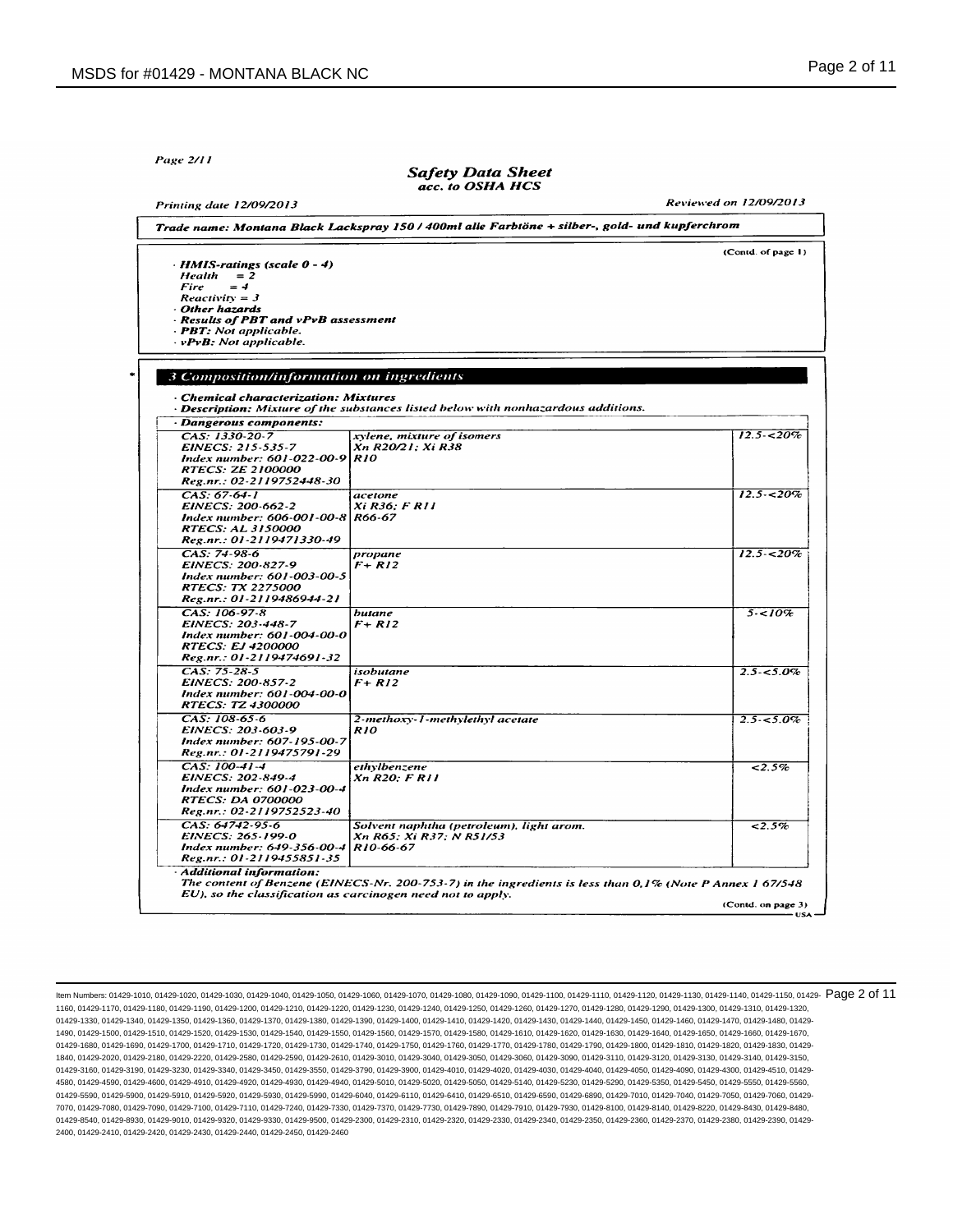Page 3/11

#### **Safety Data Sheet** acc. to OSHA HCS

**Printing date 12/09/2013** 

Reviewed on 12/09/2013

(Contd. of page 2)

Trade name: Montana Black Lackspray 150 / 400ml alle Farbtöne + silber-, gold- und kupferchrom

For the wording of the listed risk phrases refer to section 16.

# 4 First-aid measures

Description of first aid measures

**General information:** Symptoms of poisoning may even occur after several hours; therefore medical observation for at least 48 hours after the accident.

# After inhalation:

- Supply fresh air. If required, provide artificial respiration. Keep patient warm. Consult doctor if symptoms persist.
- In case of unconsciousness place patient stably in side position for transportation. After skin contact: Generally the product does not irritate the skin.
- After eye contact: Rinse opened eye for several minutes under running water. Then consult a doctor.
- After swallowing: Drink copious amounts of water and provide fresh air. Immediately call a doctor.
- **Information for doctor:**
- Most important symptoms and effects, both acute and delayed No further relevant information available. Indication of any immediate medical attention and special treatment needed
- No further relevant information available.

# 5 Fire-fighting measures

- **Extinguishing media**
- Suitable extinguishing agents: CO2, sand, extinguishing powder. Do not use water.
- For safety reasons unsuitable extinguishing agents: Water
- Water with full jet
- Special hazards arising from the substance or mixture No further relevant information available.
- **Advice for firefighters**
- · Protective equipment: Mouth respiratory protective device.

# **6 Accidental release measures**

- Personal precautions, protective equipment and emergency procedures<br>Wear protective equipment. Keep unprotected persons away.
- Environmental precautions: Do not allow product to reach sewage system or any water course.
- 
- Methods and material for containment and cleaning up:<br>Dispose contaminated material as waste according to item 13.
- Ensure adequate ventilation.
- 
- **Expression contracts the Sections**<br> **Reference to other sections**<br>
See Section 7 for information on safe handling.
- see Section 8 for information on personal protection equipment. See Section 13 for disposal information.

# **7 Handling and storage**

#### Handling:

- Precautions for safe handling
- Ensure good ventilation/exhaustion at the workplace.
- Open and handle receptacle with care.
- Information about protection against explosions and fires: Keep ignition sources away - Do not smoke.
- Protect against electrostatic charges.

(Contd. on page 4) **USA** 

ltem Numbers: 01429-1010, 01429-1020, 01429-1030, 01429-1040, 01429-1050, 01429-1060, 01429-1080, 01429-1100, 01429-1110, 01429-1110, 01429-1110, 01429-1140, 01429-1140, 01429-1150, 01429-11160, 01429-1116, 01429-1130, 014 1160, 01429-1170, 01429-1180, 01429-1190, 01429-1200, 01429-1210, 01429-1220, 01429-1230, 01429-1240, 01429-1250, 01429-1260, 01429-1270, 01429-1280, 01429-1290, 01429-1300, 01429-1310, 01429-1320, 01429-1330, 01429-1340, 01429-1350, 01429-1360, 01429-1370, 01429-1380, 01429-1380, 01429-1400, 01429-1410, 01429-1420, 01429-1430, 01429-1440, 01429-1460, 01429-1460, 01429-1460, 01429-1480, 01429-1460, 01429-1460, 01429-1 1490, 01429-1500, 01429-1510, 01429-1520, 01429-1530, 01429-1540, 01429-1550, 01429-1560, 01429-1570, 01429-1580, 01429-1610, 01429-1620, 01429-1630, 01429-1640, 01429-1650, 01429-1660, 01429-1670, 01429-1680, 01429-1690, 01429-1700, 01429-1710, 01429-1720, 01429-1730, 01429-1740, 01429-1750, 01429-1760, 01429-1770, 01429-1780, 01429-1780, 01429-1790, 01429-1800, 01429-1810, 01429-1820, 01429-1830, 01429-1830, 01429-1 1840, 01429-2020, 01429-2180, 01429-2220, 01429-2580, 01429-2590, 01429-2610, 01429-3010, 01429-3040, 01429-3050, 01429-3060, 01429-3090, 01429-3110, 01429-3120, 01429-3130, 01429-3140, 01429-3150, 01429-3160, 01429-3190, 01429-3230, 01429-3340, 01429-3450, 01429-3550, 01429-3790, 01429-4010, 01429-4010, 01429-4020, 01429-4030, 01429-4040, 01429-4050, 01429-4090, 01429-4030, 01429-4020, 01429-4020, 01429-4050, 01429-4 4580, 01429-4590, 01429-4600, 01429-4910, 01429-4920, 01429-4930, 01429-4940, 01429-5010, 01429-5020, 01429-5050, 01429-5140, 01429-5230, 01429-5290, 01429-5350, 01429-5450, 01429-5550, 01429-5560, 01429-5590, 01429-5900, 01429-5910, 01429-5920, 01429-5930, 01429-5990, 01429-6040, 01429-6110, 01429-6410, 01429-6510, 01429-6590, 01429-6890, 01429-7010, 01429-7040, 01429-7050, 01429-7060, 01429- 7070, 01429-7080, 01429-7090, 01429-7100, 01429-7110, 01429-7240, 01429-7330, 01429-7370, 01429-7730, 01429-7890, 01429-7910, 01429-7930, 01429-8100, 01429-8140, 01429-8220, 01429-8430, 01429-8480, 01429-8540, 01429-8930, 01429-9010, 01429-9320, 01429-9330, 01429-9500, 01429-2300, 01429-2310, 01429-2320, 01429-2330, 01429-2350, 01429-2360, 01429-2370, 01429-2360, 01429-2360, 01429-2370, 01429-2360, 01429-2360, 01429-2 2400, 01429-2410, 01429-2420, 01429-2430, 01429-2440, 01429-2450, 01429-2460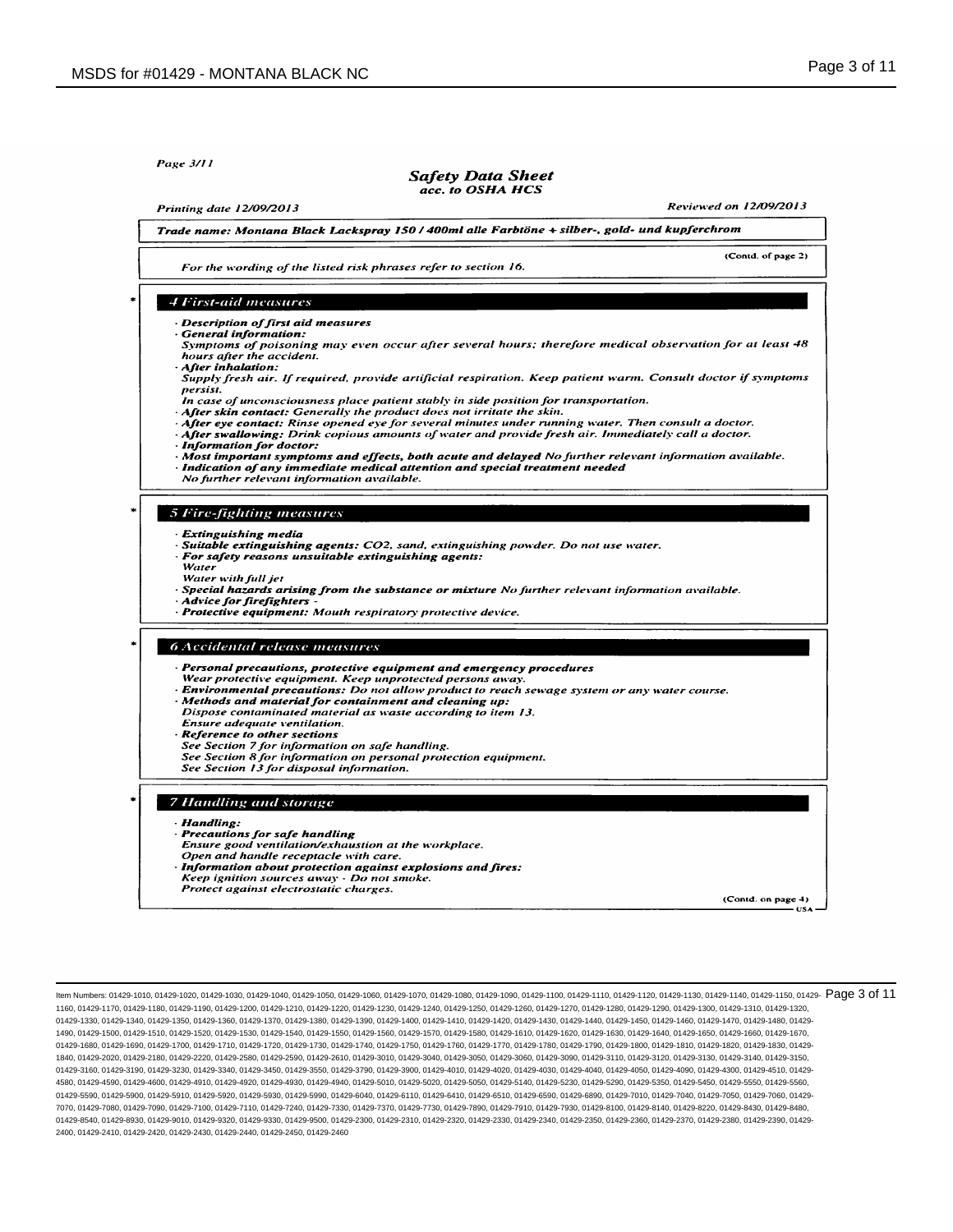Printing date 12/09/2013

Page 4/11

#### **Safety Data Sheet** acc. to OSHA HCS

**Reviewed on 12/09/2013** 

|            |                                                                                                                                                  | (Contd. of page 3) |
|------------|--------------------------------------------------------------------------------------------------------------------------------------------------|--------------------|
| · Storage: | - Conditions for safe storage, including any incompatibilities                                                                                   |                    |
|            | · Requirements to be met by storerooms and receptacles:                                                                                          |                    |
|            | Store in a cool location.                                                                                                                        |                    |
|            | Observe official regulations on storing packagings with pressurized containers.                                                                  |                    |
|            | · Information about storage in one common storage facility: Not required.<br>· Further information about storage conditions:                     |                    |
|            | Store in cool, dry conditions in well sealed receptacles.                                                                                        |                    |
|            | Protect from heat and direct sunlight.                                                                                                           |                    |
|            | Storage class: 2B<br>- Specific end use(s) No further relevant information available.                                                            |                    |
|            |                                                                                                                                                  |                    |
|            | <b>8 Exposure controls/personal protection</b>                                                                                                   |                    |
|            | - Additional information about design of technical systems: No further data; see item 7.                                                         |                    |
|            | Control parameters                                                                                                                               |                    |
|            | $\cdot$ Components with limit values that require monitoring at the workplace:                                                                   |                    |
|            | 1330-20-7 xylene, mixture of isomers                                                                                                             |                    |
| PEL()      | Long-term value: 435 mg/m <sup>3</sup> , 100 ppm                                                                                                 |                    |
| REL()      | Short-term value: 655 mg/m <sup>3</sup> , 150 ppm                                                                                                |                    |
|            | Long-term value: 435 mg/m <sup>3</sup> , 100 ppm                                                                                                 |                    |
| TLVO       | Short-term value: 651 mg/m <sup>3</sup> , 150 ppm                                                                                                |                    |
|            | Long-term value: 434 mg/m <sup>3</sup> , 100 ppm<br>BEI                                                                                          |                    |
|            | 67-64-1 acetone                                                                                                                                  |                    |
| PEL()      | Long-term value: 2400 mg/m <sup>3</sup> , 1000 ppm                                                                                               |                    |
| REL ()     | Long-term value: 590 mg/m <sup>3</sup> , 250 ppm                                                                                                 |                    |
| TLV()      | Short-term value: (1782) NIC-1187 mg/m <sup>3</sup> , (750) NIC-500 ppm<br>Long-term value: (1188) NIC-475 mg/m <sup>3</sup> , (500) NIC-200 ppm |                    |
|            | <b>BEI</b>                                                                                                                                       |                    |
|            | 74-98-6 propane                                                                                                                                  |                    |
| $PELO$     | Long-term value: 1800 mg/m <sup>3</sup> , 1000 ppm                                                                                               |                    |
| REL()      | Long-term value: 1800 mg/m <sup>3</sup> , 1000 ppm                                                                                               |                    |
| TLV()      | refer to Appendix F: minimal oxygen content                                                                                                      |                    |
|            | 106-97-8 butane                                                                                                                                  |                    |
| REL ()     | Long-term value: 1900 mg/m <sup>3</sup> , 800 ppm                                                                                                |                    |
| TLV()      | Short-term value: 2370 mg/m <sup>3</sup> , 1000 ppm                                                                                              |                    |
|            | 75-28-5 isobutane                                                                                                                                |                    |
| TUVO       | Short-term value: 2370 mg/m <sup>3</sup> , 1000 ppm                                                                                              |                    |
|            | 108-65-6 2-methoxy-1-methylethyl acetate                                                                                                         |                    |
|            | $WELL()$ Long-term value: 50 ppm                                                                                                                 |                    |
|            | 100-41-4 ethylbenzene                                                                                                                            |                    |
| PELO       | Long-term value: $435$ mg/m <sup>3</sup> , 100 ppm                                                                                               |                    |
| REL()      | Short-term value: 545 mg/m <sup>3</sup> , 125 ppm                                                                                                |                    |
|            | Long-term value: 435 mg/m <sup>3</sup> , 100 ppm                                                                                                 |                    |
|            |                                                                                                                                                  |                    |
| TLV()      | Short-term value: 543 mg/m <sup>3</sup> , 125 ppm<br>Long-term value: 87 mg/m <sup>3</sup> , 20 ppm                                              |                    |

ltem Numbers: 01429-1010, 01429-1020, 01429-1030, 01429-1040, 01429-1050, 01429-1060, 01429-1080, 01429-1100, 01429-1110, 01429-1110, 01429-11140, 01429-1140, 01429-1150, 01429-1130, 01429-11160, 01429-11160, 01429-1130, 0 1160, 01429-1170, 01429-1180, 01429-1190, 01429-1200, 01429-1210, 01429-1220, 01429-1230, 01429-1240, 01429-1250, 01429-1260, 01429-1270, 01429-1280, 01429-1290, 01429-1300, 01429-1310, 01429-1320, 01429-1330, 01429-1340, 01429-1350, 01429-1360, 01429-1370, 01429-1380, 01429-1380, 01429-1400, 01429-1410, 01429-1420, 01429-1430, 01429-1440, 01429-1460, 01429-1460, 01429-1470, 01429-1480, 01429-1480, 01429-1480, 01429-1 1490, 01429-1500, 01429-1510, 01429-1520, 01429-1530, 01429-1540, 01429-1550, 01429-1560, 01429-1570, 01429-1580, 01429-1610, 01429-1620, 01429-1630, 01429-1640, 01429-1650, 01429-1660, 01429-1670, 01429-1680, 01429-1690, 01429-1700, 01429-1710, 01429-1720, 01429-1730, 01429-1740, 01429-1750, 01429-1760, 01429-1770, 01429-1780, 01429-1790, 01429-1800, 01429-1810, 01429-1820, 01429-1830, 01429- 1840, 01429-2020, 01429-2180, 01429-2220, 01429-2580, 01429-2590, 01429-2610, 01429-3010, 01429-3040, 01429-3050, 01429-3060, 01429-3090, 01429-3110, 01429-3120, 01429-3130, 01429-3140, 01429-3150, 01429-3160, 01429-3190, 01429-3230, 01429-3340, 01429-3450, 01429-3550, 01429-3790, 01429-4000, 01429-4010, 01429-4030, 01429-4040, 01429-4050, 01429-4050, 01429-4090, 01429-4030, 01429-4030, 01429-4050, 01429-4510, 01429-4 4580, 01429-4590, 01429-4600, 01429-4910, 01429-4920, 01429-4930, 01429-4940, 01429-5010, 01429-5020, 01429-5050, 01429-5140, 01429-5230, 01429-5290, 01429-5350, 01429-5450, 01429-5550, 01429-5560, 01429-5590, 01429-5900, 01429-5910, 01429-5920, 01429-5930, 01429-5990, 01429-6040, 01429-6110, 01429-6410, 01429-6510, 01429-6590, 01429-6890, 01429-7010, 01429-7040, 01429-7050, 01429-7060, 01429- 7070, 01429-7080, 01429-7090, 01429-7100, 01429-7110, 01429-7240, 01429-7330, 01429-7370, 01429-7730, 01429-7890, 01429-7910, 01429-7930, 01429-8100, 01429-8140, 01429-8220, 01429-8430, 01429-8480, 01429-8540, 01429-8930, 01429-9010, 01429-9320, 01429-9330, 01429-9500, 01429-2300, 01429-2320, 01429-2330, 01429-2340, 01429-2350, 01429-2360, 01429-2370, 01429-2360, 01429-2360, 01429-2360, 01429-2360, 01429-2360, 01429-2 2400, 01429-2410, 01429-2420, 01429-2430, 01429-2440, 01429-2450, 01429-2460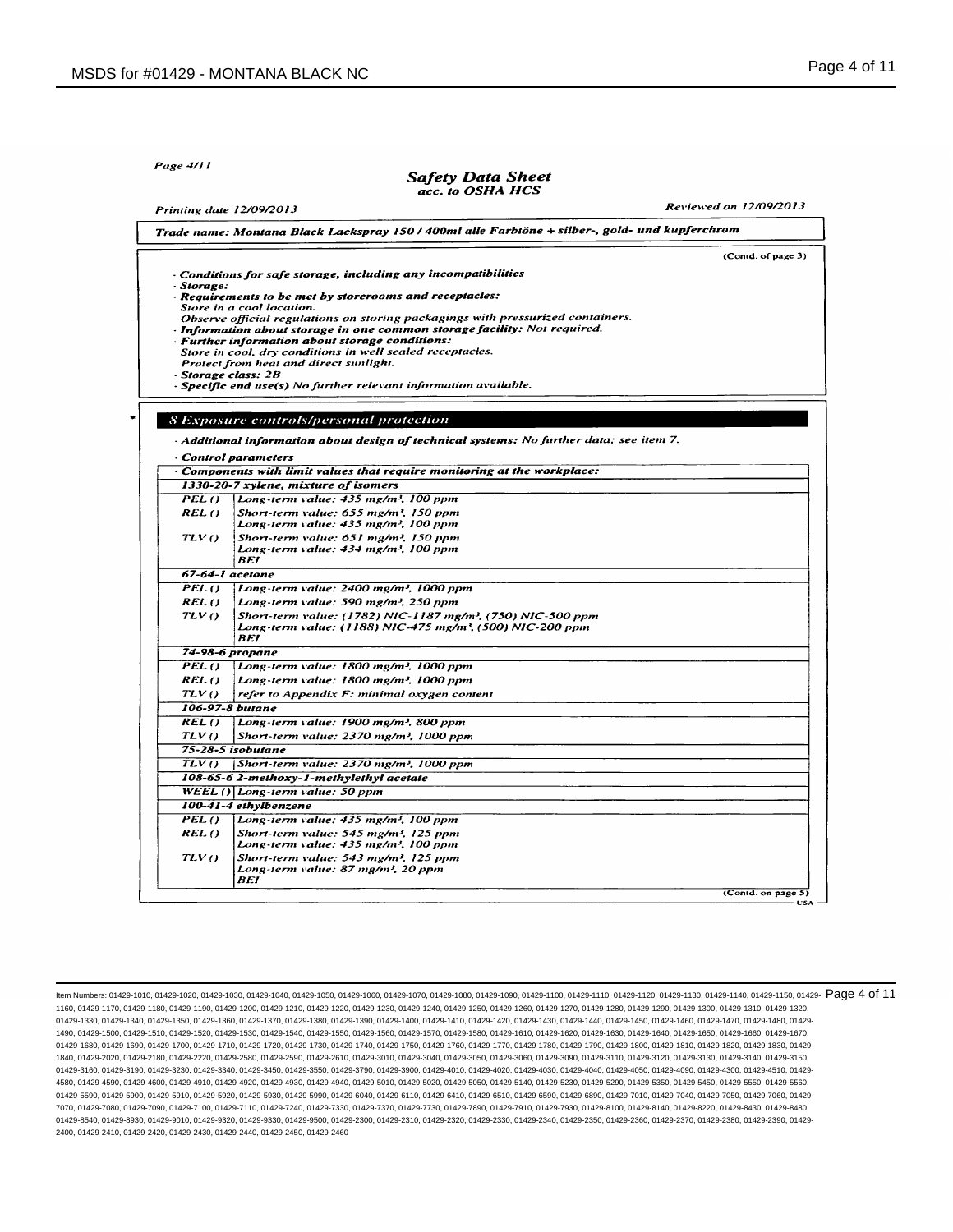Page 5/11

### **Safety Data Sheet** acc. to OSHA HCS

Printing date 12/09/2013

**Reviewed on 12/09/2013** 

|                  | (Contd. of page 4)                                                                                                                                                                                                                                                                                                                                                                                                                                                                                                                                                                                                    |
|------------------|-----------------------------------------------------------------------------------------------------------------------------------------------------------------------------------------------------------------------------------------------------------------------------------------------------------------------------------------------------------------------------------------------------------------------------------------------------------------------------------------------------------------------------------------------------------------------------------------------------------------------|
|                  | · Ingredients with biological limit values:                                                                                                                                                                                                                                                                                                                                                                                                                                                                                                                                                                           |
|                  | 1330-20-7 xylene, mixture of isomers                                                                                                                                                                                                                                                                                                                                                                                                                                                                                                                                                                                  |
|                  | BEI() $1.5$ g/g creatinine                                                                                                                                                                                                                                                                                                                                                                                                                                                                                                                                                                                            |
|                  | Medium: urine                                                                                                                                                                                                                                                                                                                                                                                                                                                                                                                                                                                                         |
|                  | Time: end of shift                                                                                                                                                                                                                                                                                                                                                                                                                                                                                                                                                                                                    |
|                  | Parameter: Methylhippuric acids                                                                                                                                                                                                                                                                                                                                                                                                                                                                                                                                                                                       |
|                  | 67-64-1 acetone                                                                                                                                                                                                                                                                                                                                                                                                                                                                                                                                                                                                       |
|                  | $BEI$ () $50$ mg/L                                                                                                                                                                                                                                                                                                                                                                                                                                                                                                                                                                                                    |
|                  | Medium: urine                                                                                                                                                                                                                                                                                                                                                                                                                                                                                                                                                                                                         |
|                  | Time: end of shift                                                                                                                                                                                                                                                                                                                                                                                                                                                                                                                                                                                                    |
|                  | Parameter: Acetone (nonspecific)                                                                                                                                                                                                                                                                                                                                                                                                                                                                                                                                                                                      |
|                  | 100-41-4 ethylbenzene                                                                                                                                                                                                                                                                                                                                                                                                                                                                                                                                                                                                 |
|                  | BEI() $0.7$ g/g creatinine                                                                                                                                                                                                                                                                                                                                                                                                                                                                                                                                                                                            |
|                  | Medium: urine                                                                                                                                                                                                                                                                                                                                                                                                                                                                                                                                                                                                         |
|                  | Time: end of shift at end of workweek                                                                                                                                                                                                                                                                                                                                                                                                                                                                                                                                                                                 |
|                  | Parameter: Sum of mandelic acid and phenylglyoxylic acid (nonspecific, semi-quantitative)                                                                                                                                                                                                                                                                                                                                                                                                                                                                                                                             |
|                  |                                                                                                                                                                                                                                                                                                                                                                                                                                                                                                                                                                                                                       |
|                  |                                                                                                                                                                                                                                                                                                                                                                                                                                                                                                                                                                                                                       |
|                  | Medium: end-exhaled air                                                                                                                                                                                                                                                                                                                                                                                                                                                                                                                                                                                               |
|                  | Time: not critical                                                                                                                                                                                                                                                                                                                                                                                                                                                                                                                                                                                                    |
|                  | Parameter: Ethyl benzene (semi-quantitative)<br>· Additional information: The lists that were valid during the creation were used as basis.                                                                                                                                                                                                                                                                                                                                                                                                                                                                           |
| <b>Filter AX</b> | Keep away from foodstuffs, beverages and feed.<br>Wash hands before breaks and at the end of work.<br>Do not inhale gases / fumes / aerosols.<br>Avoid contact with the eyes and skin.<br>· Breathing equipment:<br>Not necessary if room is well-ventilated.<br>· Protection of hands:<br>Protective gloves<br>Solvent resistant gloves<br>In case of contact with spray dust protective gloves made of butyl shoud be used (min. 0.4 mm thick), e.g.<br>KCL Camatril, article no. 898 or similar products<br>The glove material has to be impermeable and resistant to the product/ the substance/ the preparation. |
| degradation      | Selection of the glove material on consideration of the penetration times, rates of diffusion and the<br>· Material of gloves Butyl rubber, BR                                                                                                                                                                                                                                                                                                                                                                                                                                                                        |
|                  | · Penetration time of glove material                                                                                                                                                                                                                                                                                                                                                                                                                                                                                                                                                                                  |
|                  | Butyl rubber gloves with a thickness of 0.4 mm are resistant to:                                                                                                                                                                                                                                                                                                                                                                                                                                                                                                                                                      |
|                  | Acetone: 480 min                                                                                                                                                                                                                                                                                                                                                                                                                                                                                                                                                                                                      |
|                  | Butyl acetate: 60 min                                                                                                                                                                                                                                                                                                                                                                                                                                                                                                                                                                                                 |
|                  | Ethyl acetate: 170 min                                                                                                                                                                                                                                                                                                                                                                                                                                                                                                                                                                                                |
|                  | Xylene: 42 min                                                                                                                                                                                                                                                                                                                                                                                                                                                                                                                                                                                                        |
|                  | · Eye protection: Safety glasses                                                                                                                                                                                                                                                                                                                                                                                                                                                                                                                                                                                      |

ltem Numbers: 01429-1010, 01429-1020, 01429-1030, 01429-1040, 01429-1050, 01429-1060, 01429-1080, 01429-1100, 01429-1110, 01429-1110, 01429-1110, 01429-1140, 01429-1140, 01429-1150, 01429-1116, 01429-1116, 01429-1130, 0142 1160, 01429-1170, 01429-1180, 01429-1190, 01429-1200, 01429-1210, 01429-1220, 01429-1230, 01429-1240, 01429-1250, 01429-1260, 01429-1270, 01429-1280, 01429-1290, 01429-1300, 01429-1310, 01429-1320, 01429-1330, 01429-1340, 01429-1350, 01429-1360, 01429-1370, 01429-1380, 01429-1390, 01429-1400, 01429-1410, 01429-1420, 01429-1430, 01429-1440, 01429-1450, 01429-1460, 01429-1470, 01429-1480, 01429- 1490, 01429-1500, 01429-1510, 01429-1520, 01429-1530, 01429-1540, 01429-1550, 01429-1560, 01429-1570, 01429-1580, 01429-1610, 01429-1620, 01429-1630, 01429-1640, 01429-1650, 01429-1660, 01429-1670, 01429-1680, 01429-1690, 01429-1700, 01429-1710, 01429-1720, 01429-1730, 01429-1740, 01429-1750, 01429-1760, 01429-1770, 01429-1780, 01429-1790, 01429-1800, 01429-1810, 01429-1820, 01429-1830, 01429- 1840, 01429-2020, 01429-2180, 01429-2220, 01429-2580, 01429-2590, 01429-2610, 01429-3010, 01429-3040, 01429-3050, 01429-3060, 01429-3090, 01429-3110, 01429-3120, 01429-3130, 01429-3140, 01429-3150, 01429-3160, 01429-3190, 01429-3230, 01429-3340, 01429-3450, 01429-3550, 01429-3790, 01429-4000, 01429-4010, 01429-4030, 01429-4040, 01429-4050, 01429-4050, 01429-4090, 01429-4030, 01429-4030, 01429-4050, 01429-4510, 01429-4 4580, 01429-4590, 01429-4600, 01429-4910, 01429-4920, 01429-4930, 01429-4940, 01429-5010, 01429-5020, 01429-5050, 01429-5140, 01429-5230, 01429-5290, 01429-5350, 01429-5450, 01429-5550, 01429-5560, 01429-5590, 01429-5900, 01429-5910, 01429-5920, 01429-5930, 01429-5990, 01429-6040, 01429-6110, 01429-6410, 01429-6510, 01429-6590, 01429-6890, 01429-7010, 01429-7040, 01429-7050, 01429-7060, 01429- 7070, 01429-7080, 01429-7090, 01429-7100, 01429-7110, 01429-7240, 01429-7330, 01429-7370, 01429-7730, 01429-7890, 01429-7910, 01429-7930, 01429-8100, 01429-8140, 01429-8220, 01429-8430, 01429-8480, 01429-8540, 01429-8930, 01429-9010, 01429-9320, 01429-9330, 01429-9500, 01429-2300, 01429-2320, 01429-2330, 01429-2340, 01429-2350, 01429-2360, 01429-2370, 01429-2360, 01429-2360, 01429-2370, 01429-2370, 01429-2370, 01429-2 2400, 01429-2410, 01429-2420, 01429-2430, 01429-2440, 01429-2450, 01429-2460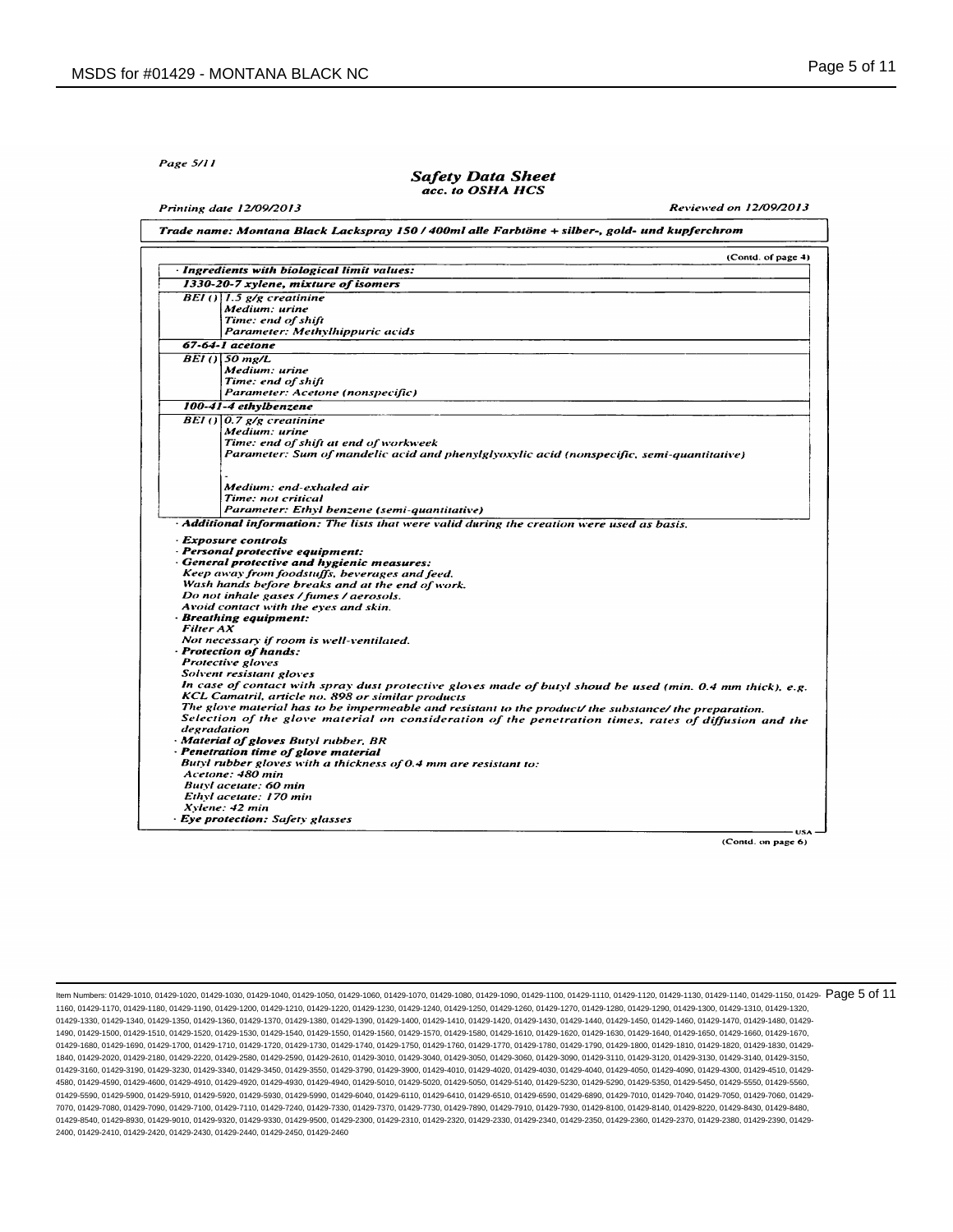Page 6/11

#### **Safety Data Sheet** acc. to OSHA HCS

**Printing date 12/09/2013** 

Reviewed on 12/09/2013

(Contd. of page 5)

Trade name: Montana Black Lackspray 150 / 400ml alle Farbtöne + silber-, gold- und kupferchrom

| · Information on basic physical and chemical properties<br><b>General Information</b> |                                                          |
|---------------------------------------------------------------------------------------|----------------------------------------------------------|
| Appearance:                                                                           |                                                          |
| Form:                                                                                 | Aerosol                                                  |
| Color:                                                                                | According to product specification                       |
| · Odor:                                                                               | <b>Characteristic</b>                                    |
| · Odour threshold:                                                                    | Not determined.                                          |
| · pH-value:                                                                           | Not determined.                                          |
| Change in condition                                                                   |                                                          |
| <b>Melting point/Melting range:</b>                                                   | Undetermined.                                            |
| <b>Boiling point/Boiling range:</b>                                                   | Not applicable, as aerosol.                              |
| · Flash point:                                                                        | Not applicable, as aerosol.                              |
| - Flammability (solid, gaseous):                                                      | Not applicable.                                          |
| · Decomposition temperature:                                                          | Not determined.                                          |
| - Auto igniting:                                                                      | Product is not selfigniting.                             |
| Danger of explosion:                                                                  | In use, may form flammable/explosive vapour-air mixture. |
| <b>Explosion limits:</b>                                                              |                                                          |
| Lower:                                                                                | $1.1$ Vol $%$                                            |
| Upper:                                                                                | 13.0 Vol %                                               |
| $\cdot$ Vapor pressure at 20 °C (68 °F):                                              | 8300 hPa (6226 mm Hg)                                    |
| Density at 20 $\degree$ C (68 $\degree$ F):                                           | $0.98$ g/cm <sup>3</sup> (8.178 lbs/gal)                 |
| · Relative density                                                                    | Not determined.                                          |
| · Vapour density                                                                      | Not determined.                                          |
| · Evaporation rate                                                                    | Not applicable.                                          |
| - Solubility in / Miscibility with                                                    |                                                          |
| Water:                                                                                | Not miscible or difficult to mix.                        |
| · Partition coefficient (n-octanol/water): Not determined.                            |                                                          |
| · Viscosuy:<br>Dynamic:                                                               |                                                          |
| Kinematic:                                                                            | Not determined.<br>Not determined.                       |
| · Solvent content:                                                                    |                                                          |
| VOC-USA                                                                               | 50.7%                                                    |
|                                                                                       | 638.8 g/l / 5.33 lb/gl                                   |
| · Other information                                                                   | No further relevant information available.               |
|                                                                                       |                                                          |
|                                                                                       |                                                          |
| <b>10 Stability and reactivity</b>                                                    |                                                          |
| · Reactivity                                                                          |                                                          |
| Chemical stability                                                                    |                                                          |

· Incompatible materials: No further relevant information available.

· Hazardous decomposition products: No dangerous decomposition products known.

(Contd. on page 7)

**USA** 

ltem Numbers: 01429-1010, 01429-1020, 01429-1030, 01429-1040, 01429-1050, 01429-1060, 01429-1080, 01429-1100, 01429-1110, 01429-1110, 01429-1110, 01429-1140, 01429-1140, 01429-1150, 01429-1116, 01429-1116, 01429-1130, 0142 1160, 01429-1170, 01429-1180, 01429-1190, 01429-1200, 01429-1210, 01429-1220, 01429-1230, 01429-1240, 01429-1250, 01429-1260, 01429-1270, 01429-1280, 01429-1290, 01429-1300, 01429-1310, 01429-1320, 01429-1330, 01429-1340, 01429-1350, 01429-1360, 01429-1370, 01429-1380, 01429-1380, 01429-1400, 01429-1410, 01429-1420, 01429-1430, 01429-1440, 01429-1460, 01429-1460, 01429-1460, 01429-1480, 01429-1460, 01429-1460, 01429-1 1490, 01429-1500, 01429-1510, 01429-1520, 01429-1530, 01429-1540, 01429-1550, 01429-1560, 01429-1570, 01429-1580, 01429-1610, 01429-1620, 01429-1630, 01429-1640, 01429-1650, 01429-1660, 01429-1670, 01429-1680, 01429-1690, 01429-1700, 01429-1710, 01429-1720, 01429-1730, 01429-1740, 01429-1750, 01429-1760, 01429-1770, 01429-1780, 01429-1790, 01429-1800, 01429-1810, 01429-1820, 01429-1830, 01429- 1840, 01429-2020, 01429-2180, 01429-2220, 01429-2580, 01429-2590, 01429-2610, 01429-3010, 01429-3040, 01429-3050, 01429-3060, 01429-3090, 01429-3110, 01429-3120, 01429-3130, 01429-3140, 01429-3150, 01429-3160, 01429-3190, 01429-3230, 01429-3340, 01429-3450, 01429-3550, 01429-3790, 01429-4000, 01429-4010, 01429-4030, 01429-4040, 01429-4050, 01429-4050, 01429-4090, 01429-4030, 01429-4030, 01429-4050, 01429-4510, 01429-4 4580, 01429-4590, 01429-4600, 01429-4910, 01429-4920, 01429-4930, 01429-4940, 01429-5010, 01429-5020, 01429-5050, 01429-5140, 01429-5230, 01429-5290, 01429-5350, 01429-5450, 01429-5550, 01429-5560, 01429-5590, 01429-5900, 01429-5910, 01429-5920, 01429-5930, 01429-5990, 01429-6040, 01429-6110, 01429-6410, 01429-6510, 01429-6590, 01429-6890, 01429-7010, 01429-7040, 01429-7050, 01429-7060, 01429- 7070, 01429-7080, 01429-7090, 01429-7100, 01429-7110, 01429-7240, 01429-7330, 01429-7370, 01429-7730, 01429-7890, 01429-7910, 01429-7930, 01429-8100, 01429-8140, 01429-8220, 01429-8430, 01429-8480, 01429-8540, 01429-8930, 01429-9010, 01429-9320, 01429-9330, 01429-9500, 01429-2300, 01429-2320, 01429-2330, 01429-2340, 01429-2350, 01429-2360, 01429-2370, 01429-2360, 01429-2360, 01429-2360, 01429-2360, 01429-2360, 01429-2 2400, 01429-2410, 01429-2420, 01429-2430, 01429-2440, 01429-2450, 01429-2460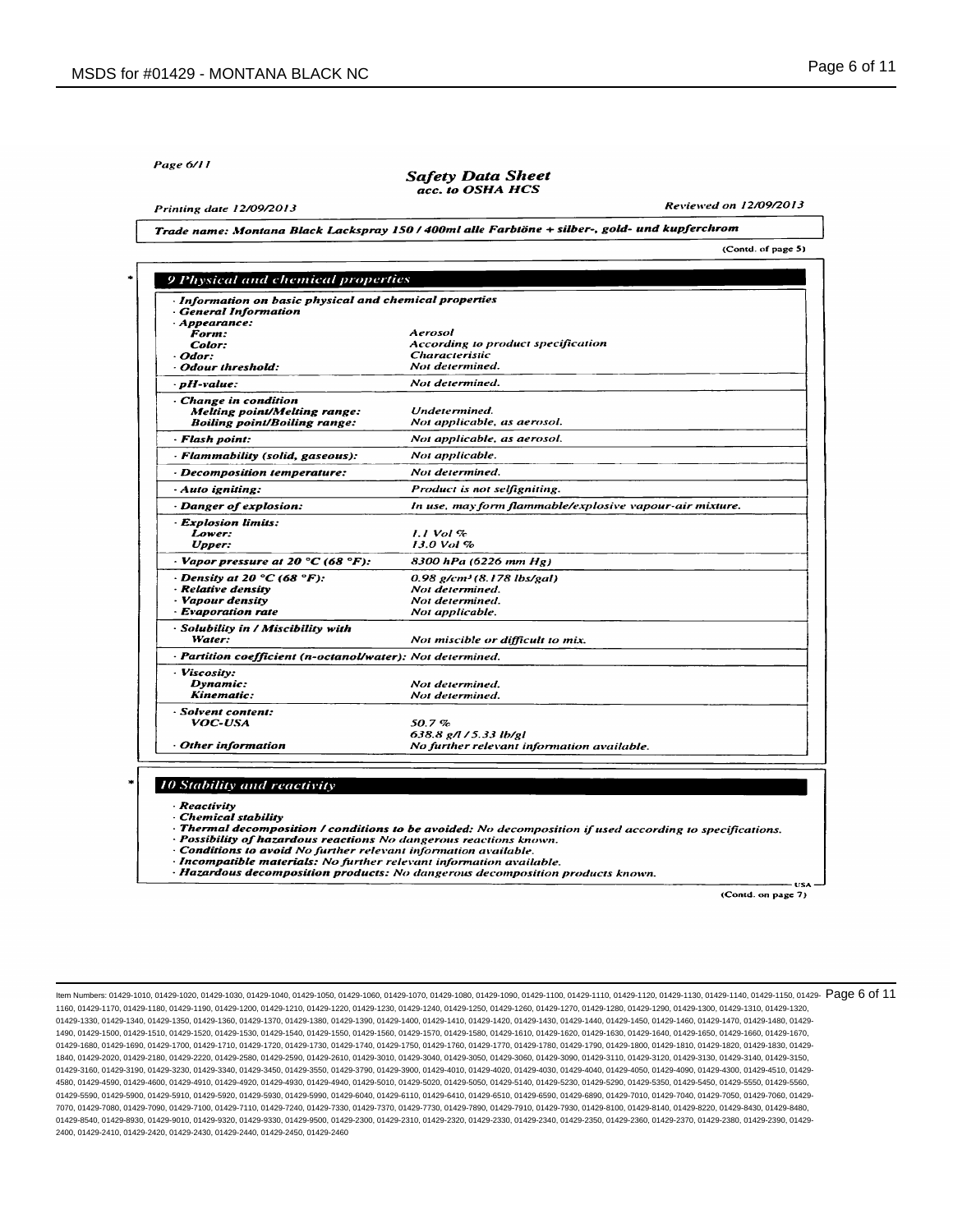Page 7/11

# **Safety Data Sheet** acc. to OSHA HCS

**Printing date 12/09/2013** 

Reviewed on 12/09/2013

(Contd. of page 6)

Trade name: Montana Black Lackspray 150 / 400ml alle Farbtöne + silber-, gold- und kupferchrom

|                                           |                       | · Information on toxicological effects                                                                                             |  |
|-------------------------------------------|-----------------------|------------------------------------------------------------------------------------------------------------------------------------|--|
| · Acute toxicity:                         |                       |                                                                                                                                    |  |
|                                           |                       | · LD/LC50 values that are relevant for classification:                                                                             |  |
|                                           |                       | 1330-20-7 xylene, mixture of isomers                                                                                               |  |
| Oral                                      | LD50                  | 8700 mg/kg (rat)                                                                                                                   |  |
| Dermal                                    | LD50                  | $>$ 2000 mg/kg (rabbit)                                                                                                            |  |
|                                           |                       | Inhalative $ LCS0/4 h $ 6350 mg/l (rat)                                                                                            |  |
| 67-64-1 acetone                           |                       |                                                                                                                                    |  |
| Oral                                      | LD50                  | 5800 mg/kg (rat)                                                                                                                   |  |
| Dermal                                    | LD50                  | 20000 mg/kg (rabbit)                                                                                                               |  |
|                                           |                       | 64742-95-6 Solvent naphtha (petroleum), light arom.                                                                                |  |
| Oral                                      | LD50                  | 3592 mg/kg (rat) (ECD-Prüfrichtlinie401)                                                                                           |  |
| Dermal                                    | LD50                  | >3160 mg/kg (rab) (OECD-Prüfrichtlinie 402)                                                                                        |  |
|                                           |                       | Inhalative $ LCSO/4 h  > 10.2$ mg/l (rat)                                                                                          |  |
| · Primary irritant effect:                |                       |                                                                                                                                    |  |
| $\cdot$ on the skin: No irritant effect.  |                       |                                                                                                                                    |  |
| $\cdot$ on the eye: No irritating effect. |                       |                                                                                                                                    |  |
|                                           |                       | · Sensitization: No sensitizing effects known.<br>Additional toxicological information:                                            |  |
|                                           |                       | The product shows the following dangers according to internally approved calculation methods for                                   |  |
| preparations:                             |                       |                                                                                                                                    |  |
| Harmful                                   |                       |                                                                                                                                    |  |
| Vapors have narcotic effect.              |                       |                                                                                                                                    |  |
|                                           |                       |                                                                                                                                    |  |
|                                           |                       |                                                                                                                                    |  |
| · Carcinogenic categories                 |                       |                                                                                                                                    |  |
|                                           |                       | <b>IARC</b> (International Agency for Research on Cancer)                                                                          |  |
|                                           |                       | $1330-20-7$ xylene, mixture of isomers                                                                                             |  |
| 13463-67-7 titanium dioxide               |                       |                                                                                                                                    |  |
|                                           | 100-41-4 ethylbenzene |                                                                                                                                    |  |
|                                           |                       | 7631-86-9 silicon dioxide, chemically prepared                                                                                     |  |
| $14808.60 - 7$ Quartz (SiO2)              |                       |                                                                                                                                    |  |
|                                           |                       | · NTP (National Toxicology Program)                                                                                                |  |
| 14808-60-7 Quartz (SiO2)                  |                       |                                                                                                                                    |  |
|                                           |                       |                                                                                                                                    |  |
|                                           |                       |                                                                                                                                    |  |
| <b>12 Ecological information</b>          |                       |                                                                                                                                    |  |
| · Toxicity                                |                       |                                                                                                                                    |  |
|                                           |                       |                                                                                                                                    |  |
| Aquatic toxicity:                         |                       |                                                                                                                                    |  |
|                                           |                       | 1330-20-7 xylene, mixture of isomers                                                                                               |  |
|                                           |                       | $EC50(24h)$ >175 mg/l (bacteria)                                                                                                   |  |
|                                           |                       | EC50/48h 3.82 mg/l (daphnia magna/Wasserfloh)                                                                                      |  |
| EC50/72h                                  |                       | 4.7 mg/l (Pseudokirchneriella subcapitata)                                                                                         |  |
| <b>LC50/96h</b>                           |                       | 7.6 mg/l (oncorhynchus mykiss / Regenbogenforelle)                                                                                 |  |
|                                           |                       | 64742-95-6 Solvent naphtha (petroleum), light arom.                                                                                |  |
|                                           |                       | EC50 / 48h   > 100 mg/l (daphnia magna / Wasserfloh)                                                                               |  |
| <b>EC50/96h</b><br><b>LC50/96h</b>        |                       | 19 mg/l (desmdesmus subspicatus / Grünalge) (OECD - Prüfrichtlinie 201)<br>>100 mg/l (Regenbogenforelle) (67/548/EWG Annex 5 C.1.) |  |

ltem Numbers: 01429-1010, 01429-1020, 01429-1030, 01429-1040, 01429-1050, 01429-1060, 01429-1080, 01429-1100, 01429-1110, 01429-1110, 01429-1110, 01429-1140, 01429-1140, 01429-1150, 01429-11160, 01429-1116, 01429-1130, 014 1160, 01429-1170, 01429-1180, 01429-1190, 01429-1200, 01429-1210, 01429-1220, 01429-1230, 01429-1240, 01429-1250, 01429-1260, 01429-1270, 01429-1280, 01429-1290, 01429-1300, 01429-1310, 01429-1320, 01429-1330, 01429-1340, 01429-1350, 01429-1360, 01429-1370, 01429-1380, 01429-1380, 01429-1400, 01429-1410, 01429-1420, 01429-1430, 01429-1440, 01429-1460, 01429-1460, 01429-1460, 01429-1480, 01429-1460, 01429-1460, 01429-1 1490, 01429-1500, 01429-1510, 01429-1520, 01429-1530, 01429-1540, 01429-1550, 01429-1560, 01429-1570, 01429-1580, 01429-1610, 01429-1620, 01429-1630, 01429-1640, 01429-1650, 01429-1660, 01429-1670, 01429-1680, 01429-1690, 01429-1700, 01429-1710, 01429-1720, 01429-1730, 01429-1740, 01429-1750, 01429-1760, 01429-1770, 01429-1780, 01429-1790, 01429-1800, 01429-1810, 01429-1820, 01429-1830, 01429- 1840, 01429-2020, 01429-2180, 01429-2220, 01429-2580, 01429-2590, 01429-2610, 01429-3010, 01429-3040, 01429-3050, 01429-3060, 01429-3090, 01429-3110, 01429-3120, 01429-3130, 01429-3140, 01429-3150, 01429-3160, 01429-3190, 01429-3230, 01429-3340, 01429-3450, 01429-3550, 01429-3790, 01429-4000, 01429-4010, 01429-4030, 01429-4040, 01429-4050, 01429-4050, 01429-4090, 01429-4030, 01429-4030, 01429-4050, 01429-4510, 01429-4 4580, 01429-4590, 01429-4600, 01429-4910, 01429-4920, 01429-4930, 01429-4940, 01429-5010, 01429-5020, 01429-5050, 01429-5140, 01429-5230, 01429-5290, 01429-5350, 01429-5450, 01429-5550, 01429-5560, 01429-5590, 01429-5900, 01429-5910, 01429-5920, 01429-5930, 01429-5990, 01429-6040, 01429-6110, 01429-6410, 01429-6510, 01429-6590, 01429-6890, 01429-7010, 01429-7040, 01429-7050, 01429-7060, 01429- 7070, 01429-7080, 01429-7090, 01429-7100, 01429-7110, 01429-7240, 01429-7330, 01429-7370, 01429-7730, 01429-7890, 01429-7910, 01429-7930, 01429-8100, 01429-8140, 01429-8220, 01429-8430, 01429-8480, 01429-8540, 01429-8930, 01429-9010, 01429-9320, 01429-9330, 01429-9500, 01429-2300, 01429-2320, 01429-2330, 01429-2340, 01429-2350, 01429-2360, 01429-2370, 01429-2360, 01429-2360, 01429-2360, 01429-2360, 01429-2360, 01429-2 2400, 01429-2410, 01429-2420, 01429-2430, 01429-2440, 01429-2450, 01429-2460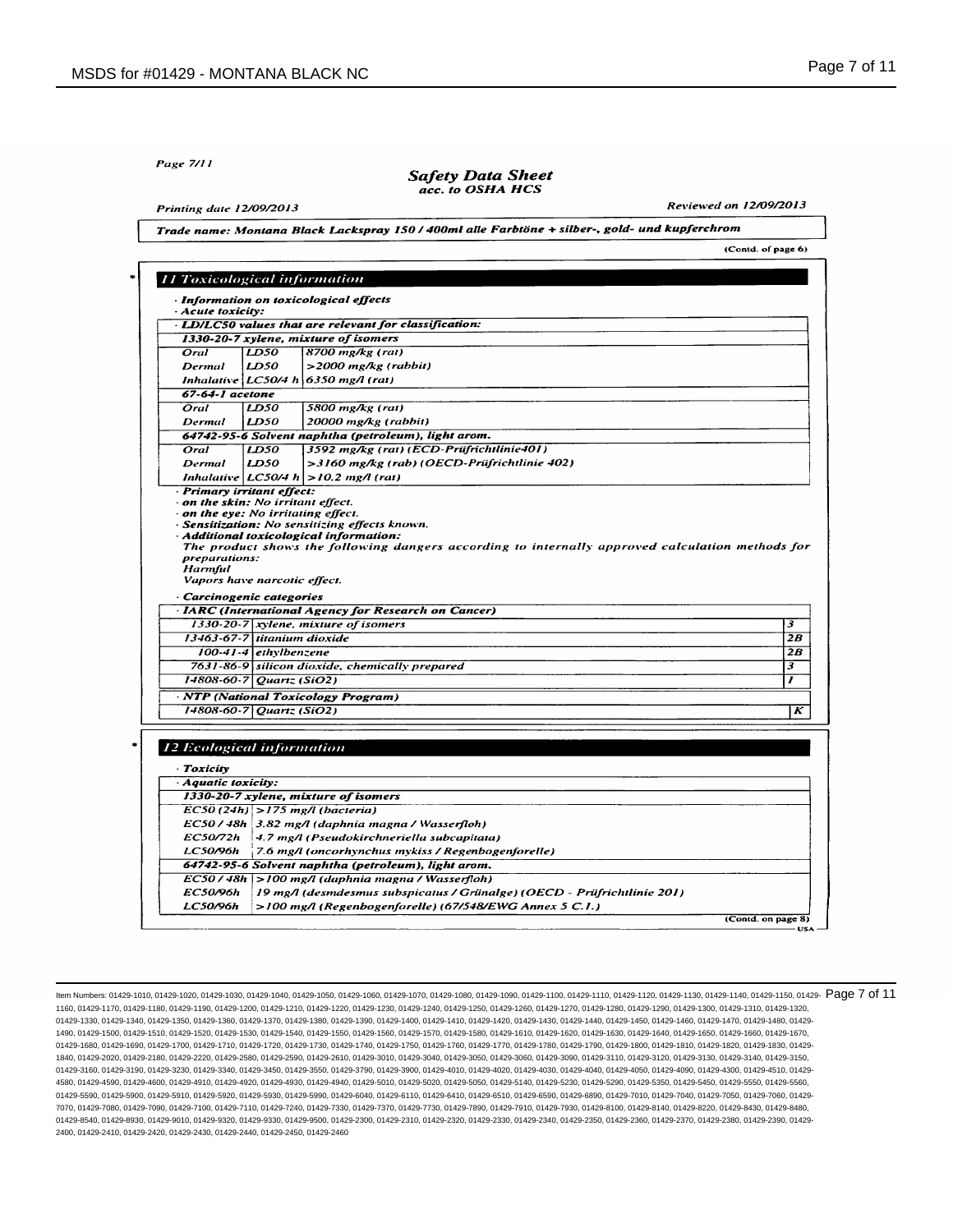Page 8/11

#### **Safety Data Sheet** acc. to OSHA HCS

**Reviewed on 12/09/2013** 

| Printing date 12/09/2013                                                                                                                                                                                                                                                                                                                                                                                                                                                                                                                                                                                                               |                                                                                                       | <b>Reviewed on 12/09/2013</b> |
|----------------------------------------------------------------------------------------------------------------------------------------------------------------------------------------------------------------------------------------------------------------------------------------------------------------------------------------------------------------------------------------------------------------------------------------------------------------------------------------------------------------------------------------------------------------------------------------------------------------------------------------|-------------------------------------------------------------------------------------------------------|-------------------------------|
|                                                                                                                                                                                                                                                                                                                                                                                                                                                                                                                                                                                                                                        | Trade name: Montana Black Lackspray 150 / 400ml alle Farbtöne + silber-, gold- und kupferchrom        |                               |
| · Persistence and degradability No further relevant information available.<br>· Behavior in environmental systems:<br>· Bioaccumulative potential No further relevant information available.<br>· Mobility in soil No further relevant information available.<br>· Additional ecological information:<br>· General notes:<br>Water hazard class 2 (Self-assessment): hazardous for water<br>Danger to drinking water if even small quantities leak into the ground.<br>· Results of PBT and vPvB assessment<br>- PBT: Not applicable.<br>- vPvB: Not applicable.<br>· Other adverse effects No further relevant information available. | Do not allow product to reach ground water, water course or sewage system.                            | (Contd. of page 7)            |
|                                                                                                                                                                                                                                                                                                                                                                                                                                                                                                                                                                                                                                        |                                                                                                       |                               |
| <b>13 Disposal considerations</b>                                                                                                                                                                                                                                                                                                                                                                                                                                                                                                                                                                                                      |                                                                                                       |                               |
| · Waste treatment methods<br>· Recommendation:<br>· Uncleaned packagings:                                                                                                                                                                                                                                                                                                                                                                                                                                                                                                                                                              | Must not be disposed of together with household garbage. Do not allow product to reach sewage system. |                               |
|                                                                                                                                                                                                                                                                                                                                                                                                                                                                                                                                                                                                                                        | · Recommendation: Disposal must be made according to official regulations.                            |                               |
|                                                                                                                                                                                                                                                                                                                                                                                                                                                                                                                                                                                                                                        |                                                                                                       |                               |
|                                                                                                                                                                                                                                                                                                                                                                                                                                                                                                                                                                                                                                        |                                                                                                       |                               |
| <b>14 Transport information</b>                                                                                                                                                                                                                                                                                                                                                                                                                                                                                                                                                                                                        |                                                                                                       |                               |
| · UN-Number<br>· DOT, ADR, IMDG, IATA                                                                                                                                                                                                                                                                                                                                                                                                                                                                                                                                                                                                  | <b>UN1950</b>                                                                                         |                               |
| · UN proper shipping name                                                                                                                                                                                                                                                                                                                                                                                                                                                                                                                                                                                                              |                                                                                                       |                               |
| · DOT                                                                                                                                                                                                                                                                                                                                                                                                                                                                                                                                                                                                                                  | Aerosols, flammable                                                                                   |                               |
| $-$ ADR                                                                                                                                                                                                                                                                                                                                                                                                                                                                                                                                                                                                                                | <b>UN1950 Aerosols</b>                                                                                |                               |
| · IMDG<br>$\cdot$ IATA                                                                                                                                                                                                                                                                                                                                                                                                                                                                                                                                                                                                                 | <b>AEROSOLS</b>                                                                                       |                               |
| Transport hazard class(es)                                                                                                                                                                                                                                                                                                                                                                                                                                                                                                                                                                                                             | AEROSOLS, flammable                                                                                   |                               |
| · DOT, IMDG, IATA                                                                                                                                                                                                                                                                                                                                                                                                                                                                                                                                                                                                                      |                                                                                                       |                               |
| · Class                                                                                                                                                                                                                                                                                                                                                                                                                                                                                                                                                                                                                                | 2.1                                                                                                   |                               |
| · Label                                                                                                                                                                                                                                                                                                                                                                                                                                                                                                                                                                                                                                | 2.1                                                                                                   |                               |
| $-ADR$                                                                                                                                                                                                                                                                                                                                                                                                                                                                                                                                                                                                                                 |                                                                                                       |                               |
| · Class                                                                                                                                                                                                                                                                                                                                                                                                                                                                                                                                                                                                                                | 2 5F Gases                                                                                            |                               |
| · Label                                                                                                                                                                                                                                                                                                                                                                                                                                                                                                                                                                                                                                | 2.1                                                                                                   |                               |
| · Packing group<br>· DOT, ADR, IMDG, IATA                                                                                                                                                                                                                                                                                                                                                                                                                                                                                                                                                                                              | Void                                                                                                  |                               |
| · Environmental hazards:<br>· Marine pollutant:                                                                                                                                                                                                                                                                                                                                                                                                                                                                                                                                                                                        | $N_{O}$                                                                                               |                               |
| · Special precautions for user                                                                                                                                                                                                                                                                                                                                                                                                                                                                                                                                                                                                         | <b>Warning: Gases</b>                                                                                 |                               |
| · Danger code (Kemler):<br>· EMS Number:                                                                                                                                                                                                                                                                                                                                                                                                                                                                                                                                                                                               | $F$ -D,S-U                                                                                            |                               |
| Transport in bulk according to Annex II of<br><b>MARPOL73/78 and the IBC Code</b>                                                                                                                                                                                                                                                                                                                                                                                                                                                                                                                                                      | Not applicable.                                                                                       |                               |

(Contd. on page 9)

ltem Numbers: 01429-1010, 01429-1020, 01429-1030, 01429-1040, 01429-1050, 01429-1060, 01429-1080, 01429-1100, 01429-1110, 01429-1110, 01429-1110, 01429-1140, 01429-1140, 01429-1150, 01429-1116, 01429-1116, 01429-1130, 0142 1160, 01429-1170, 01429-1180, 01429-1190, 01429-1200, 01429-1210, 01429-1220, 01429-1230, 01429-1240, 01429-1250, 01429-1260, 01429-1270, 01429-1280, 01429-1290, 01429-1300, 01429-1310, 01429-1320, 01429-1330, 01429-1340, 01429-1350, 01429-1360, 01429-1370, 01429-1380, 01429-1380, 01429-1400, 01429-1410, 01429-1420, 01429-1430, 01429-1440, 01429-1460, 01429-1460, 01429-1470, 01429-1480, 01429-1480, 01429-1480, 01429-1 1490, 01429-1500, 01429-1510, 01429-1520, 01429-1530, 01429-1540, 01429-1550, 01429-1560, 01429-1570, 01429-1580, 01429-1610, 01429-1620, 01429-1630, 01429-1640, 01429-1650, 01429-1660, 01429-1670, 01429-1680, 01429-1690, 01429-1700, 01429-1710, 01429-1720, 01429-1730, 01429-1740, 01429-1750, 01429-1760, 01429-1770, 01429-1780, 01429-1790, 01429-1800, 01429-1810, 01429-1820, 01429-1830, 01429- 1840, 01429-2020, 01429-2180, 01429-2220, 01429-2580, 01429-2590, 01429-2610, 01429-3010, 01429-3040, 01429-3050, 01429-3060, 01429-3090, 01429-3110, 01429-3120, 01429-3130, 01429-3140, 01429-3150, 01429-3160, 01429-3190, 01429-3230, 01429-3340, 01429-3450, 01429-3550, 01429-3790, 01429-4000, 01429-4010, 01429-4030, 01429-4040, 01429-4050, 01429-4050, 01429-4090, 01429-4030, 01429-4030, 01429-4050, 01429-4510, 01429-4 4580, 01429-4590, 01429-4600, 01429-4910, 01429-4920, 01429-4930, 01429-4940, 01429-5010, 01429-5020, 01429-5050, 01429-5140, 01429-5230, 01429-5290, 01429-5350, 01429-5450, 01429-5550, 01429-5560, 01429-5590, 01429-5900, 01429-5910, 01429-5920, 01429-5930, 01429-5990, 01429-6040, 01429-6110, 01429-6410, 01429-6510, 01429-6590, 01429-6890, 01429-7010, 01429-7040, 01429-7050, 01429-7060, 01429- 7070, 01429-7080, 01429-7090, 01429-7100, 01429-7110, 01429-7240, 01429-7330, 01429-7370, 01429-7730, 01429-7890, 01429-7910, 01429-7930, 01429-8100, 01429-8140, 01429-8220, 01429-8430, 01429-8480, 01429-8540, 01429-8930, 01429-9010, 01429-9320, 01429-9330, 01429-9500, 01429-2300, 01429-2320, 01429-2330, 01429-2340, 01429-2350, 01429-2360, 01429-2370, 01429-2360, 01429-2360, 01429-2360, 01429-2360, 01429-2360, 01429-2 2400, 01429-2410, 01429-2420, 01429-2430, 01429-2440, 01429-2450, 01429-2460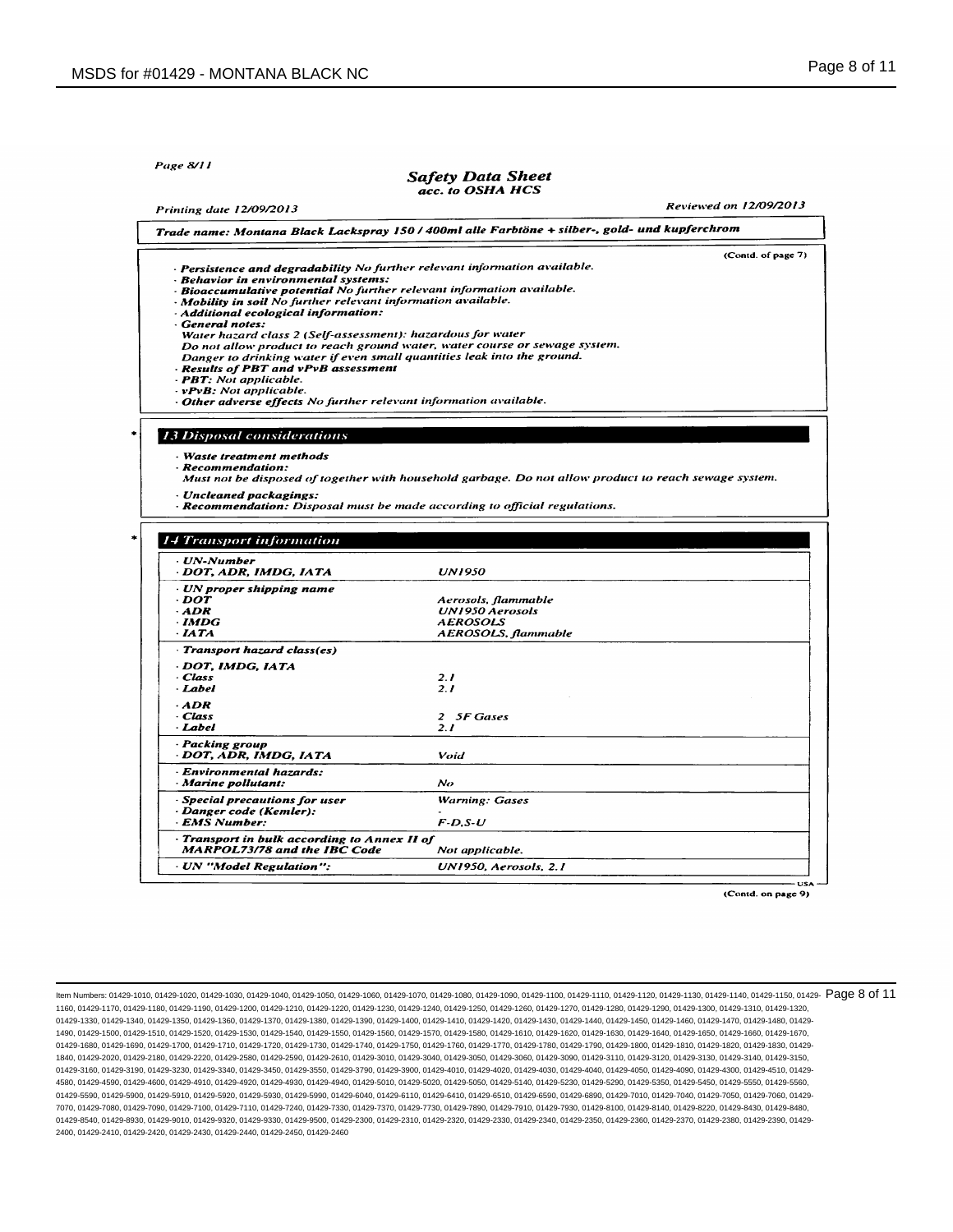Page 9/11

# **Safety Data Sheet** acc. to OSHA HCS

**Printing date 12/09/2013** 

Reviewed on 12/09/2013

(Contd. of page 8)

Trade name: Montana Black Lackspray 150 / 400ml alle Farbtöne + silber-, gold- und kupferchrom

| - Sara                | $\cdot$ Safety, health and environmental regulations/legislation specific for the substance or mixture. |  |
|-----------------------|---------------------------------------------------------------------------------------------------------|--|
|                       | Section 355 (extremely hazardous substances):                                                           |  |
|                       | None of the ingredient is listed.                                                                       |  |
|                       | · Section 313 (Specific toxic chemical listings):                                                       |  |
|                       | $1330-20-7$ xylene, mixture of isomers                                                                  |  |
|                       | 100-41-4 ethylbenzene                                                                                   |  |
|                       | - TSCA (Toxic Substances Control Act):                                                                  |  |
|                       | $67-64-1$ acetone                                                                                       |  |
| 106-97-8 butane       |                                                                                                         |  |
|                       | 74-98-6 propane                                                                                         |  |
|                       | 13463-67-7 titanium dioxide                                                                             |  |
|                       | 108-65-6 2-methoxy-1-methylethyl acetate                                                                |  |
|                       | 100-41-4 ethylbenzene                                                                                   |  |
|                       | 1345-05-7 Zinksulfid-Barium-Mischsalz                                                                   |  |
|                       | 64742-95-6 Solvent naphtha (petroleum), light arom.                                                     |  |
|                       | 7631-86-9 silicon dioxide, chemically prepared                                                          |  |
|                       | $96-29-7$ 2-butanone oxime                                                                              |  |
|                       | 64742-48-9 Naphtha (petroleum), hydrotreated heavy                                                      |  |
|                       | 14808-60-7 Quartz (SiO2)                                                                                |  |
| <b>Proposition 65</b> |                                                                                                         |  |
|                       | Chemicals known to cause cancer:                                                                        |  |
|                       | None of the ingredients is listed.                                                                      |  |
|                       | · Chemicals known to cause reproductive toxicity for females:                                           |  |
|                       | None of the ingredients is listed.                                                                      |  |
|                       | · Chemicals known to cause reproductive toxicity for males:                                             |  |
|                       | None of the ingredients is listed.                                                                      |  |
|                       | Chemicals known to cause developmental toxicity:                                                        |  |
|                       | None of the ingredients is listed.                                                                      |  |
|                       | Cancerogenity categories                                                                                |  |
|                       | - EPA (Environmental Protection Agency)                                                                 |  |
|                       | $1330-20-7$ xylene, mixture of isomers                                                                  |  |
| $67-64-1$ acetone     |                                                                                                         |  |
|                       | $100-41-4$ ethylbenzene                                                                                 |  |
|                       | TLV (Threshold Limit Value established by ACGIH)                                                        |  |
|                       | 1330-20-7 xylene, mixture of isomers                                                                    |  |
|                       | $67-64-1$ acetone                                                                                       |  |
|                       | 13463-67-7 titanium dioxide                                                                             |  |
|                       | $100-41-4$ ethylbenzene                                                                                 |  |
|                       | $14808 - 60 - 7$ Quartz (SiO2)                                                                          |  |
|                       | · MAK (German Maximum Workplace Concentration)                                                          |  |
|                       | 13463-67-7 titanium dioxide                                                                             |  |
|                       | $100 - 41 - 4$ ethylbenzene                                                                             |  |
|                       | $96-29-7$ 2-butanone oxime                                                                              |  |

ltem Numbers: 01429-1010, 01429-1020, 01429-1030, 01429-1040, 01429-1050, 01429-1060, 01429-1080, 01429-1100, 01429-1110, 01429-1110, 01429-1110, 01429-1140, 01429-1140, 01429-1150, 01429-1116, 01429-1116, 01429-1130, 0142 1160, 01429-1170, 01429-1180, 01429-1190, 01429-1200, 01429-1210, 01429-1220, 01429-1230, 01429-1240, 01429-1250, 01429-1260, 01429-1270, 01429-1280, 01429-1290, 01429-1300, 01429-1310, 01429-1320, 01429-1330, 01429-1340, 01429-1350, 01429-1360, 01429-1370, 01429-1380, 01429-1380, 01429-1400, 01429-1410, 01429-1420, 01429-1430, 01429-1440, 01429-1460, 01429-1460, 01429-1470, 01429-1480, 01429-1480, 01429-1480, 01429-1 1490, 01429-1500, 01429-1510, 01429-1520, 01429-1530, 01429-1540, 01429-1550, 01429-1560, 01429-1570, 01429-1580, 01429-1610, 01429-1620, 01429-1630, 01429-1640, 01429-1650, 01429-1660, 01429-1670, 01429-1680, 01429-1690, 01429-1700, 01429-1710, 01429-1720, 01429-1730, 01429-1740, 01429-1750, 01429-1760, 01429-1770, 01429-1780, 01429-1790, 01429-1800, 01429-1810, 01429-1820, 01429-1830, 01429- 1840, 01429-2020, 01429-2180, 01429-2220, 01429-2580, 01429-2590, 01429-2610, 01429-3010, 01429-3040, 01429-3050, 01429-3060, 01429-3090, 01429-3110, 01429-3120, 01429-3130, 01429-3140, 01429-3150, 01429-3160, 01429-3190, 01429-3230, 01429-3340, 01429-3450, 01429-3550, 01429-3790, 01429-4000, 01429-4010, 01429-4030, 01429-4040, 01429-4050, 01429-4050, 01429-4090, 01429-4030, 01429-4030, 01429-4050, 01429-4510, 01429-4 4580, 01429-4590, 01429-4600, 01429-4910, 01429-4920, 01429-4930, 01429-4940, 01429-5010, 01429-5020, 01429-5050, 01429-5140, 01429-5230, 01429-5290, 01429-5350, 01429-5450, 01429-5550, 01429-5560, 01429-5590, 01429-5900, 01429-5910, 01429-5920, 01429-5930, 01429-5990, 01429-6040, 01429-6110, 01429-6410, 01429-6510, 01429-6590, 01429-6890, 01429-7010, 01429-7040, 01429-7050, 01429-7060, 01429- 7070, 01429-7080, 01429-7090, 01429-7100, 01429-7110, 01429-7240, 01429-7330, 01429-7370, 01429-7730, 01429-7890, 01429-7910, 01429-7930, 01429-8100, 01429-8140, 01429-8220, 01429-8430, 01429-8480, 01429-8540, 01429-8930, 01429-9010, 01429-9320, 01429-9330, 01429-9500, 01429-2300, 01429-2320, 01429-2330, 01429-2340, 01429-2350, 01429-2360, 01429-2370, 01429-2360, 01429-2360, 01429-2360, 01429-2360, 01429-2360, 01429-2 2400, 01429-2410, 01429-2420, 01429-2430, 01429-2440, 01429-2450, 01429-2460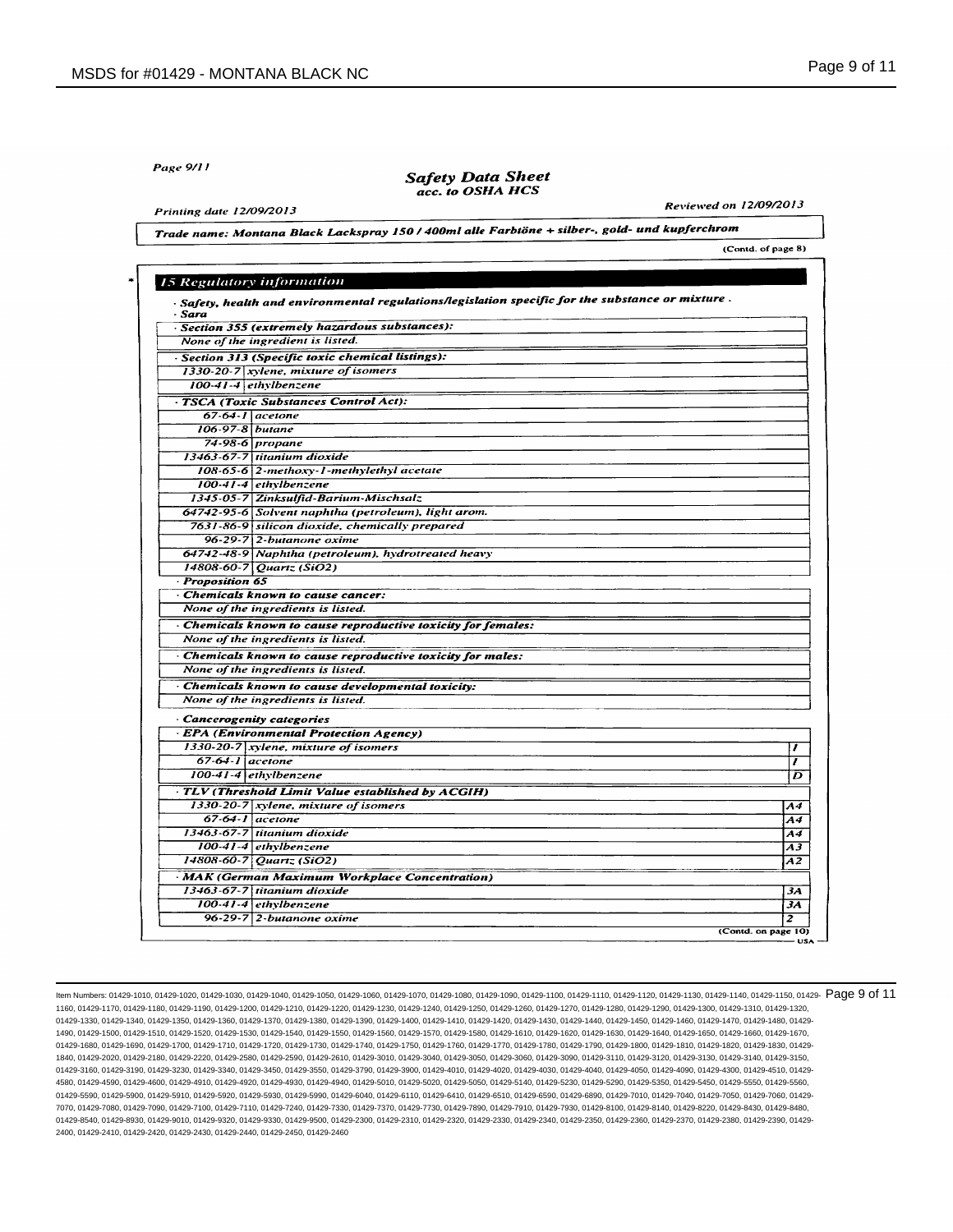Page 10/11

#### **Safety Data Sheet** acc. to OSHA HCS

Printing date 12/09/2013

Reviewed on 12/09/2013

|                                              | (Contd. of page 9)<br>$14808 - 60 - 7$ Quartz (SiO2)<br>,                                                                                                             |
|----------------------------------------------|-----------------------------------------------------------------------------------------------------------------------------------------------------------------------|
|                                              |                                                                                                                                                                       |
|                                              | · NIOSH-Ca (National Institute for Occupational Safety and Health)                                                                                                    |
|                                              | 13463-67-7 titanium dioxide                                                                                                                                           |
| 14808-60-7                                   | Quartz (SiO2)                                                                                                                                                         |
|                                              | · OSHA-Ca (Occupational Safety & Health Administration)                                                                                                               |
|                                              | None of the ingredients is listed.                                                                                                                                    |
| · Hazard symbols:                            |                                                                                                                                                                       |
| Xn Harmful                                   |                                                                                                                                                                       |
|                                              | F+ Extremely flammable                                                                                                                                                |
|                                              | Hazard-determining components of labeling:                                                                                                                            |
|                                              | xylene, mixture of isomers                                                                                                                                            |
| Risk phrases:                                |                                                                                                                                                                       |
| Extremely flammable.                         |                                                                                                                                                                       |
|                                              | Harmful by inhalation and in contact with skin.                                                                                                                       |
| · Safety phrases:                            |                                                                                                                                                                       |
|                                              | Keep out of the reach of children.                                                                                                                                    |
|                                              | Keep away from sources of ignition - No smoking.                                                                                                                      |
| Do not breathe vapour.                       |                                                                                                                                                                       |
| point.                                       | Do not empty into drains, dispose of this material and its container at hazardous or special waste collection                                                         |
|                                              | Wear suitable protective clothing and gloves.                                                                                                                         |
|                                              | If swallowed, seek medical advice immediately and show this container or label.                                                                                       |
|                                              | Use only in well-ventilated areas.                                                                                                                                    |
|                                              | Special labeling of certain preparations:                                                                                                                             |
|                                              |                                                                                                                                                                       |
|                                              |                                                                                                                                                                       |
|                                              | lights. Do not pierce or burn, even after use.                                                                                                                        |
|                                              | Do not spray on a naked flame or any incandescent material.                                                                                                           |
|                                              | Buildup of explosive mixtures possible without sufficient ventilation.                                                                                                |
|                                              | · Chemical safety assessment: A Chemical Safety Assessment has not been carried out.                                                                                  |
|                                              | Pressurized container: protect from sunlight and do not expose to temperatures exceeding 50°C, i.e. electric                                                          |
|                                              |                                                                                                                                                                       |
|                                              | This information is based on our present knowledge. However, this shall not constitute a guarantee for any                                                            |
|                                              | specific product features and shall not establish a legally valid contractual relationship.                                                                           |
| <b>Relevant phrases</b><br><i><b>R10</b></i> |                                                                                                                                                                       |
| RII                                          | Flammable.<br>Highly flammable.                                                                                                                                       |
| <i>R12</i>                                   | <b>Extremely flammable.</b>                                                                                                                                           |
| R20                                          | Harmful by inhalation.                                                                                                                                                |
|                                              | R20/21 Harmful by inhalation and in contact with skin.                                                                                                                |
| R36                                          | Irritating to eyes.                                                                                                                                                   |
| R37                                          | Irritating to respiratory system.                                                                                                                                     |
| R38                                          | Irritating to skin.                                                                                                                                                   |
| R65                                          | R51/53 Toxic to aquatic organisms, may cause long-term adverse effects in the aquatic environment.                                                                    |
| R66                                          | Harmful: may cause lung damage if swallowed.                                                                                                                          |
| <b>R67</b>                                   | Repeated exposure may cause skin dryness or cracking.<br>Vapours may cause drowsiness and dizziness.                                                                  |
|                                              | · Contact: Anwendungstechnik                                                                                                                                          |
| <b>16 Other information</b>                  | Abbreviations and acronyms:                                                                                                                                           |
|                                              | RID: Règlement international concernant le transport des marchandises dangereuses par chemin de fer (Regulations Concerning the                                       |
|                                              | International Transport of Dangerous Goods by Rail)<br>ICAO: International Civil Aviation Organization                                                                |
|                                              | ADR: Accord européen sur le transport des marchandises dangereuses par Route (European Agreement concerning the International<br>Carriage of Dangerous Goods by Road) |

ltem Numbers: 01429-1010, 01429-1020, 01429-1030, 01429-1040, 01429-1060, 01429-1070, 01429-1080, 01429-1100, 01429-1110, 01429-1110, 01429-11140, 01429-1140, 01429-1150, 01429-1150, 01429-11160, 01429-1130, 01429-1130, 01 1160, 01429-1170, 01429-1180, 01429-1190, 01429-1200, 01429-1210, 01429-1220, 01429-1230, 01429-1240, 01429-1250, 01429-1260, 01429-1270, 01429-1280, 01429-1290, 01429-1300, 01429-1310, 01429-1320, 01429-1330, 01429-1340, 01429-1350, 01429-1360, 01429-1370, 01429-1380, 01429-1380, 01429-1400, 01429-1410, 01429-1420, 01429-1430, 01429-1440, 01429-1460, 01429-1460, 01429-1470, 01429-1480, 01429-1480, 01429-1480, 01429-1 1490, 01429-1500, 01429-1510, 01429-1520, 01429-1530, 01429-1540, 01429-1550, 01429-1560, 01429-1570, 01429-1580, 01429-1610, 01429-1620, 01429-1630, 01429-1640, 01429-1650, 01429-1660, 01429-1670, 01429-1680, 01429-1690, 01429-1700, 01429-1710, 01429-1720, 01429-1730, 01429-1740, 01429-1750, 01429-1760, 01429-1770, 01429-1780, 01429-1790, 01429-1800, 01429-1810, 01429-1820, 01429-1830, 01429- 1840, 01429-2020, 01429-2180, 01429-2220, 01429-2580, 01429-2590, 01429-2610, 01429-3010, 01429-3040, 01429-3050, 01429-3060, 01429-3090, 01429-3110, 01429-3120, 01429-3130, 01429-3140, 01429-3150, 01429-3160, 01429-3190, 01429-3230, 01429-3340, 01429-3450, 01429-3550, 01429-3790, 01429-4000, 01429-4010, 01429-4030, 01429-4040, 01429-4050, 01429-4050, 01429-4090, 01429-4030, 01429-4030, 01429-4050, 01429-4510, 01429-4 4580, 01429-4590, 01429-4600, 01429-4910, 01429-4920, 01429-4930, 01429-4940, 01429-5010, 01429-5020, 01429-5050, 01429-5140, 01429-5230, 01429-5290, 01429-5350, 01429-5450, 01429-5550, 01429-5560, 01429-5590, 01429-5900, 01429-5910, 01429-5920, 01429-5930, 01429-5990, 01429-6040, 01429-6110, 01429-6410, 01429-6510, 01429-6590, 01429-6890, 01429-7010, 01429-7040, 01429-7050, 01429-7060, 01429- 7070, 01429-7080, 01429-7090, 01429-7100, 01429-7110, 01429-7240, 01429-7330, 01429-7370, 01429-7730, 01429-7890, 01429-7910, 01429-7930, 01429-8100, 01429-8140, 01429-8220, 01429-8430, 01429-8480, 01429-8540, 01429-8930, 01429-9010, 01429-9320, 01429-9330, 01429-9500, 01429-2300, 01429-2320, 01429-2330, 01429-2340, 01429-2350, 01429-2360, 01429-2370, 01429-2360, 01429-2360, 01429-2360, 01429-2360, 01429-2360, 01429-2 2400, 01429-2410, 01429-2420, 01429-2430, 01429-2440, 01429-2450, 01429-2460